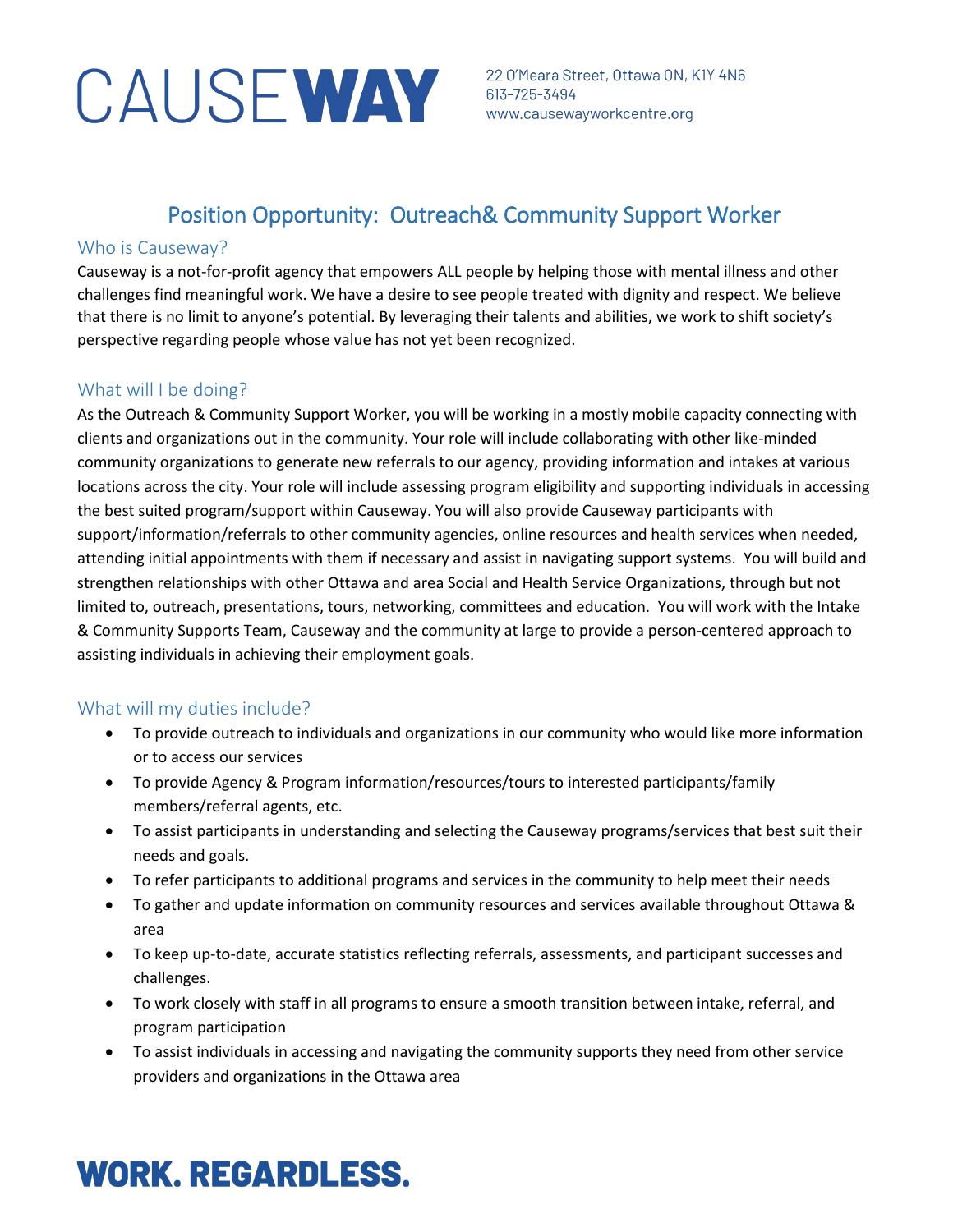# CAUSE WAY 22 O'Meara Street, Ottawa ON, K

- To develop & nurture strong working relationships with agencies throughout the Ottawa area and Eastern Ontario to increase opportunities for individuals to connect/refer/access Causeway programs and services.
- To promote and represent Causeway's programs and services through outreach, networking, committees and education
- To accurately maintain participant files, utilize assessment tools (including OCAN), and submit necessary statistical reports in an accurate and timely manner

### What will I bring to the organization?

- A person-centered approach
- Experience/knowledge of mental health, addictions, disabilities and barriers to employment
- Experience working with individuals living in persistent poverty
- Exceptional knowledge of resources and supports in the Ottawa and Eastern Ontario region
- Exceptional communication, interpersonal and leadership skills with strong ability and desire for public speaking, networking and presentations
- Adaptable and resourceful
- High energy to motivate and support participants
- Critical thinking and problem-solving skills
- A passion and strength for relationship building
- Excellent command of the English language/Bilingualism preferred
- Post-Secondary graduate in a related field

### Why should I work here?

At Causeway, we are focused on building better communities by employing each person's abilities and this starts with our team. When you join Causeway, you can expect:

- A supportive, inclusive and collaborative environment
- Starting salary of \$40,000
- 3 weeks' vacation leave
- Generous sick time, appointment time and statutory holidays
- Additional paid time over the holiday break between Christmas and New Year's Day
- Free access to a full onsite gym
- Group Benefits and Pension Plan (shared by employer and employee)
- Opportunities for professional development, training and continuous learning

### How do I apply?

Please send a copy of your resume and cover letter to Michelle Ball, Manager of Programs & Services, at [mball@causewayworkcentre.org](mailto:mball@causewayworkcentre.org)

**Accepting Applications until Tuesday July 12, 2022 at 4:00pm**

## **WORK. REGARDLESS.**